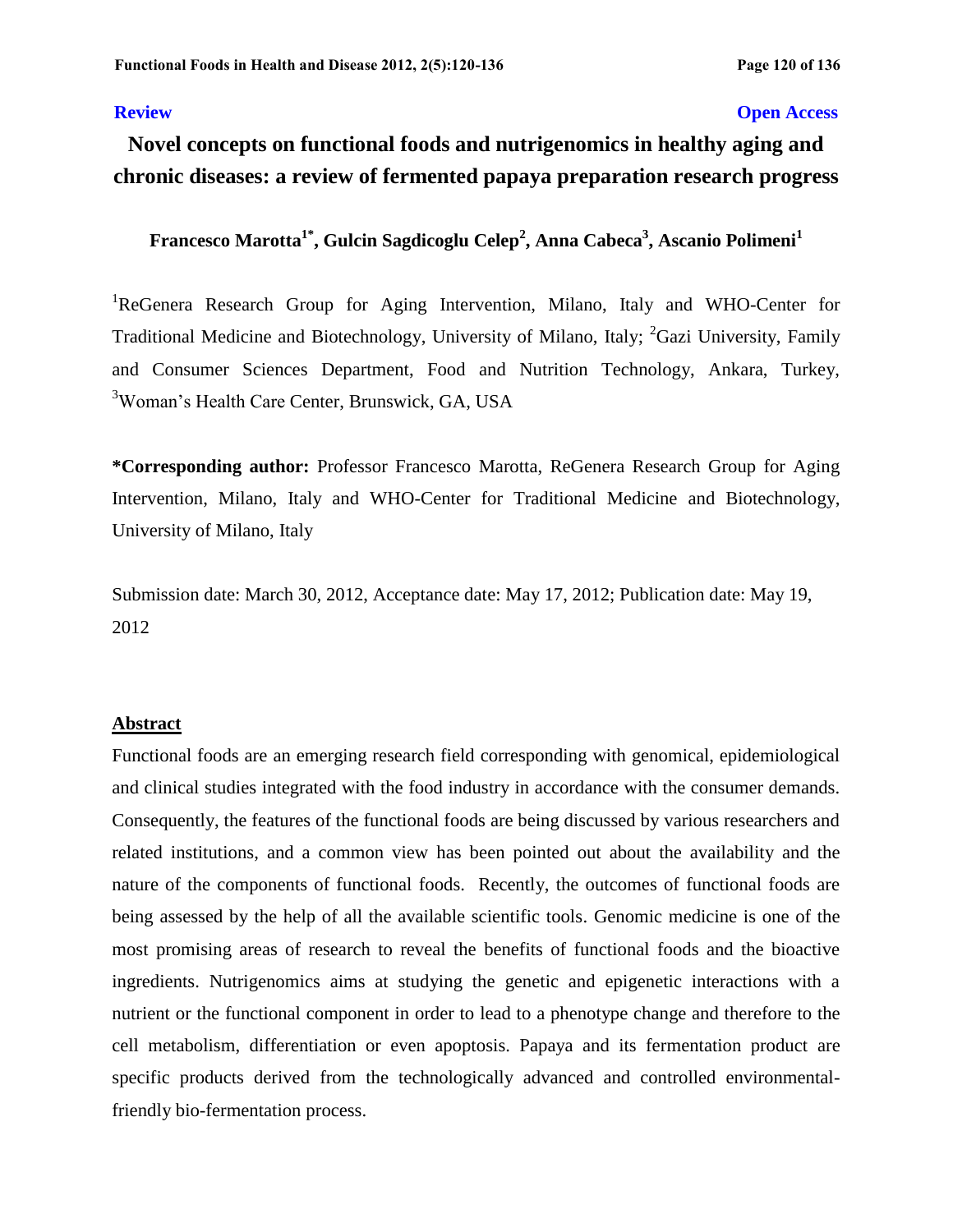It has been well known for a long time that the natural anti-oxidant properties of papaya, mainly depending on vitamins A and C in addition to certain amino acids, were consistent both in the fruit and derived from the papain enzyme which is no longer present in the fermented product. In this article, functional foods in genomic medicine are discussed in review of the fermented papaya preparation research progress. Clinical evidences about fermented papaya as a functional food are reported as supported by various research protocols and experimental models. The benefits of fermented papaya preparation are also discussed in nutrigenomic basis and it is reported to have an important antioxidant and transcriptomic potential which deserves further investigation. As a conclusion, fermented papaya preparation represents a Functional Food highly compliant with the novel features of the new nutrigenomic-driven action plan strategy aimed to reduce the incidences of diseases and successful integration within specific pharmacological treatments.

**Keywords:** functional foods, fermented papaya preparation, nutrigenomics

**Functional Food: a recent history dating back in time:** "Functional Foods" represent an emerging opportunity and will certainly play a consistent and important role in future. Contrary to the past, when mainly retrospective epidemiological studies or empirical experiences were carried out on single nutrients, such a new and growing interest by the scientific community follows research deeply oriented to clinics supplemented by an accurate study on nutrients, genomics and single nutritional requirement diagnostics. Already in 1993, the leading journal, *Nature,* published a report entitled "Japan is exploring limits between food and medicine" [1]. Clearly the success of "Functional Foods" depends on the food industry capacity developing new, effective products which on one side meet any consumer request and on the other must have positive effects on health. Additionally, they must be supported and validated by scientific research and therefore contain far more than simple positive properties, as recently underlined in a meeting organised by a non-profit non-governmental international association [2].

**Definition and demanded features:** The adoption of such a new philosophy in the last few years has led to constant changes in the Functional Food definition which was defined in 1997 by an authoritative scientific European panel as follows: "A nutrient can only be easily considered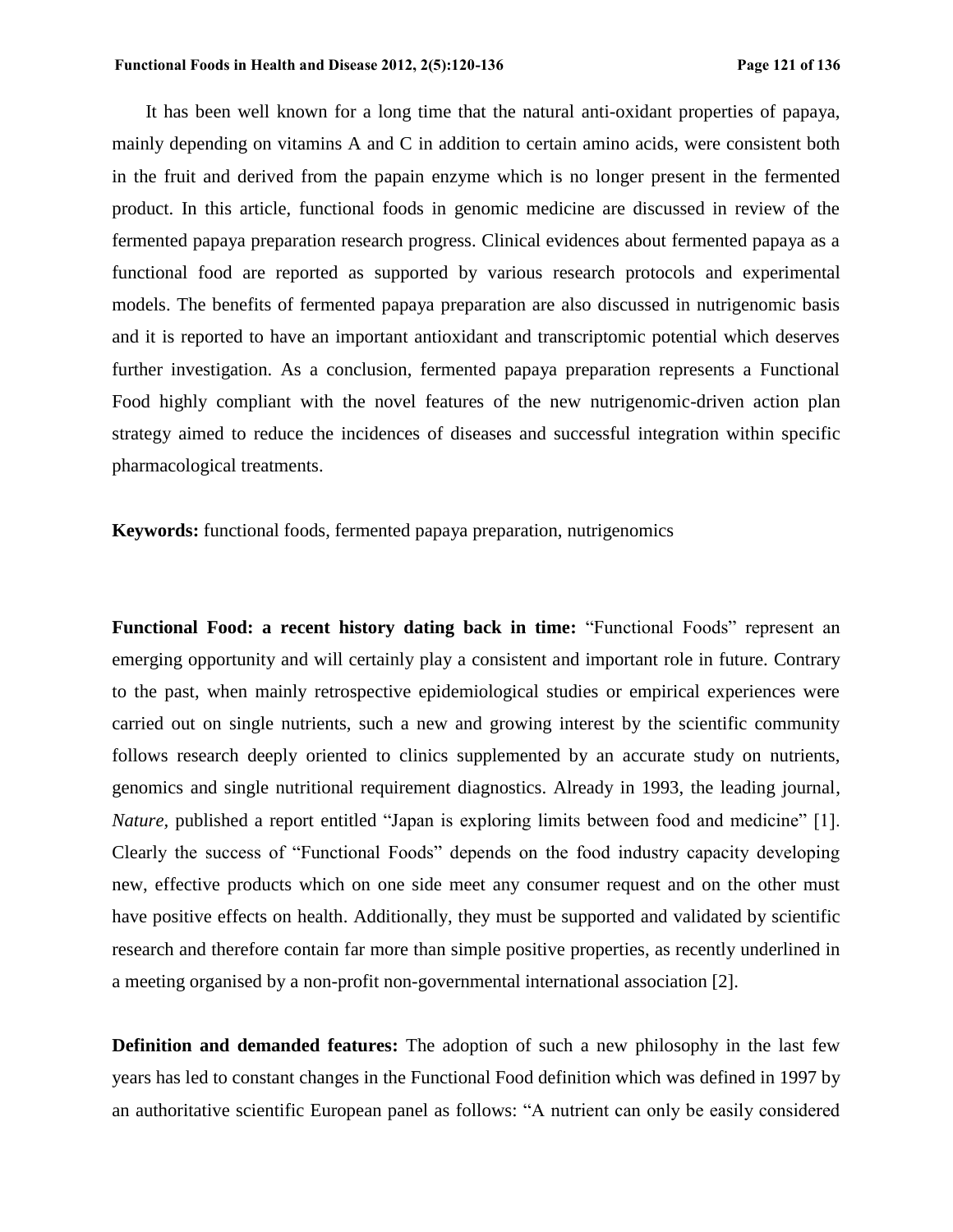functional if it was satisfactorily proved that it can positively change one or more target functions, besides nutritional effects, as to consistently improve health, well-being while reducing any affection risk. A Functional Food should ideally be a nutrient and should not change its efficacy when entering into a diet; it should not be either a pill or a capsule" [3]. It was then agreed that, from a practical view point, a Functional Food should comply with the following features:

- 1. a natural food;
- 2. a food which was simply supplemented by a component;
- 3. a food which was no longer holding a component;
- 4. a food which the nature of one of more components had been changed;
- 5. a food which one or more component availability had been changed;
- 6. a combination of the previous features.

From the recommendations of this European commission, it is possible to come to the conclusion that "The design and development of a Functional Food is a key factor, besides a scientific challenge, which should be mainly based on consistent scientific knowledge in terms of target functions and their possible modulations by nutritional components". And therefore it is furthermore stressed that "while Functional Foods are not universal, therefore a nutritionalspecific approach would be no longer enough, but mainly and universally a basic specific scientific approach only applies" [4].

It is important to underline a new concept within nutrition on the role played by "Functional Foods science", which is the only one to be followed to get to useful clinical interferences [5].

An ancient Chinese proverb specifies that "medicine and food are isogenic".It is not by chance that in 1984, in Japan, a unique national study group was set up, under the patronage of the Ministry of Education, Science and Culture (MESC), aiming at exploring the interface between nutrition and science. Scientists in time studied and defined a series of foods and nutrients which were officially listed in the category "foods to be specifically administered for health-care" (Food for Specified Health Use, FOSHU), stressing and recognising their nutritional value, after undergoing a consistent bio-fermentation process. Given the ever increasing interest in this field, the novel more active definition of functional food given by Dr. Martirosyan comes at no surprise [6]. According to his group, Functional Food Center, a functional food is "a natural or processed food that contains known or unknown biologically-active compounds which, when in defined quantitative and qualitative amounts, provides a documented health benefit and, as a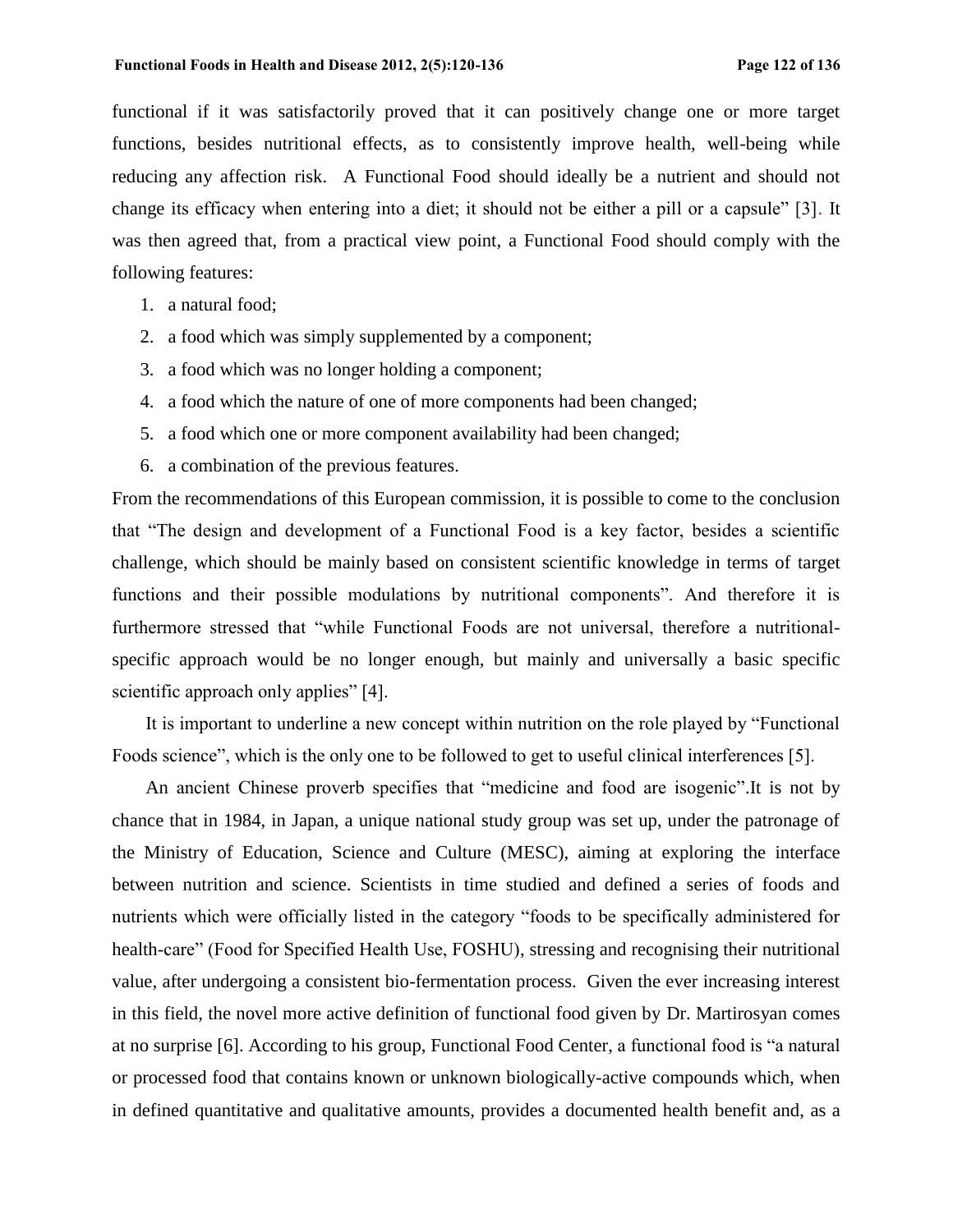result, become an important source in the prevention, management and treatment of chronic diseases of the modern age".

**Synergies, markers and development strategy up to nutrigenomics:** A biochemistry and molecular biology specific development together with biotechnological methods were enhanced to support the hypothesis that some nutrients could modulate the body functions by playing a role in its general good health condition, as well as in the reduction of risk of infection depending on the person's life style. Such assessments had to be in line with consistent marker identification, both directly connected (functional factors) to the process to be modified as well as indirectly liable (indicators). Suitable marker selection mainly supported the development of genomics. In fact from the human genome project conclusion [7], the post-genomic era started, which should mainly be correlated with Functional Foods, profiting from sophisticated technologies such as the DNA chip technology and some others, which led to nutrigenomics [8]. Such a word was only recently introduced and represents a leap forward in comparison with observation studies which were mainly based on research in the bioactive nutritional component field. Nutrigenomics mainly aims at studying genetic and epigenetic interactions with a nutrient as to lead to a phenotype change and therefore to the cell metabolism, differentiation or apoptosis [9]. Furthermore to stress the scientific research importance and mainly, as far as natural products are concerned, the simple fact that research is effectively carried out on the nutrient which apparently is "functionally" effective, it is necessary to define the minimum effective quantity leading to the above-mentioned changes. More recent papers suggest that cells are able to adapt themselves when exposed to excessive quantities of nutrients [10]. As previously stated, it would be highly incoherent, if not with no scientific application, to enforce any approach to a natural product:

- 1. Which is only nutrient-specific;
- 2. And even more, if generally referring to properties simply derived from literature, but with no specific validation or bioavailability study.

What is more, a series a far-sighted companies and food industries are consistently sponsoring independent validation studies on natural products, even when not imposed by the regulation in force;

Taking into account the negative effect of the variable efficacy of the nutrient according to the different formulation (lyophilised products, dehydration processes at low or high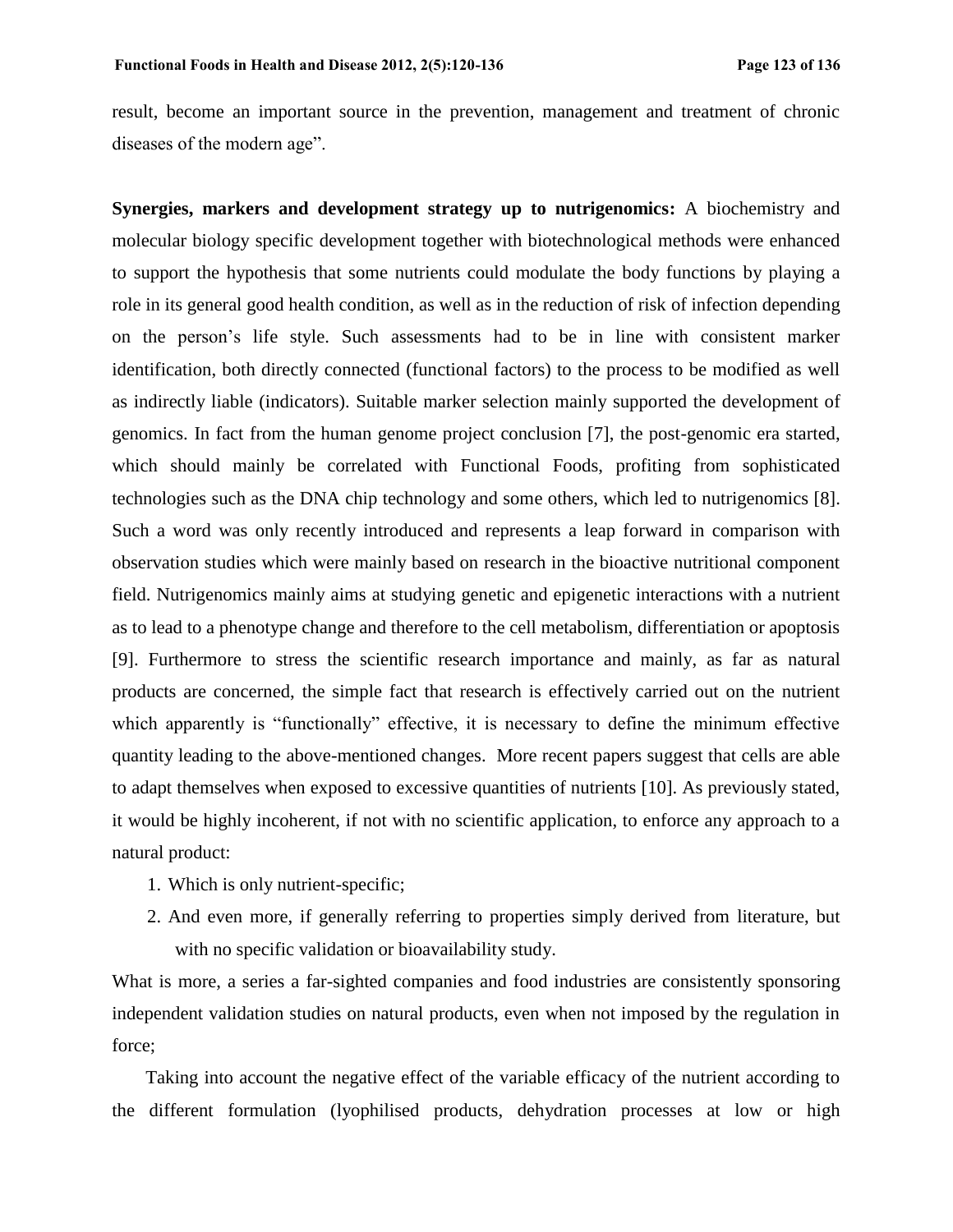temperature, extracts, etc.) or associations. Isoflavons and soy proteins stand out among all, where the role of each single component is not clear yet, as well as the effects of any possible association or the best formulation of soya itself [11].

As for new generation studies, however, it is too early yet and still many are the interactions to be assessed between nutrients and host and between nutrients themselves, and possibly many mechanisms will play an important role all together. Biological answers at the presence of a Functional Food would shortly be anti-oxidant (followed by a series of possible genomic sequences mediated by an increased transcriptional rate by: cytochrome P450s, glutatione-Stransferase, NAD(p)H: kinone-reductase, UDP-glucuronosyltransferase, microsomial hydrolysis, aphta-toxin B1-aldehyde reductase, dihydrodiol-dehydrogenase, aldehyde-dehydrogenase, glutatione-reductase, etc.), supporting the detoxigenic enzymes, carcinogen build-up and metabolism block, hormonal homeostasis change, delaying the cell division or inducing apoptosis.

**Fermented Papaya Preparation history: an example of the rational and evidence-based biotechnological study:** That being stated, it is far more interesting to briefly analyse the study and development process still in progress of fermented papaya preparation (FPP), a specific product derived from the technologically advanced and controlled bio-fermentation process of *Carica papaya* Linn., in the absence of genetic manipulation, within a Japanese research institute carried out in compliance with every quality control and environmental-friendly validated standards.

It has been well known for a long time that the natural anti-oxidant properties of the papaya, mainly depending on vitamins (A and C) and amino acids, were consistent both in the fruit and derived from the papain enzyme (Arginine among all). Papain plays a digestive activity, but such an activity is no longer present in the FPP. A long fermentation, by means of yeasts, is the unique demanded process, supporting the preservation of papaya anti-oxidant properties while offering important new immune-modulating features. Fermentation deeply modifies, within the product, the ratio between complex carbohydrates and proteins, which in lyophilised papaya accounts for about 10:1, increased up to 10:0.03 in the case of FPP, which is 30 times bigger. In the final fermented product and not in the fresh fruit, many new class of oligosaccharides are present at a different polymerisation as well a monomers similar to the basic structure of ß 1-3 D-glucan. Such oligosaccharides, mainly oligosaccharides exhibiting a low molecular weight,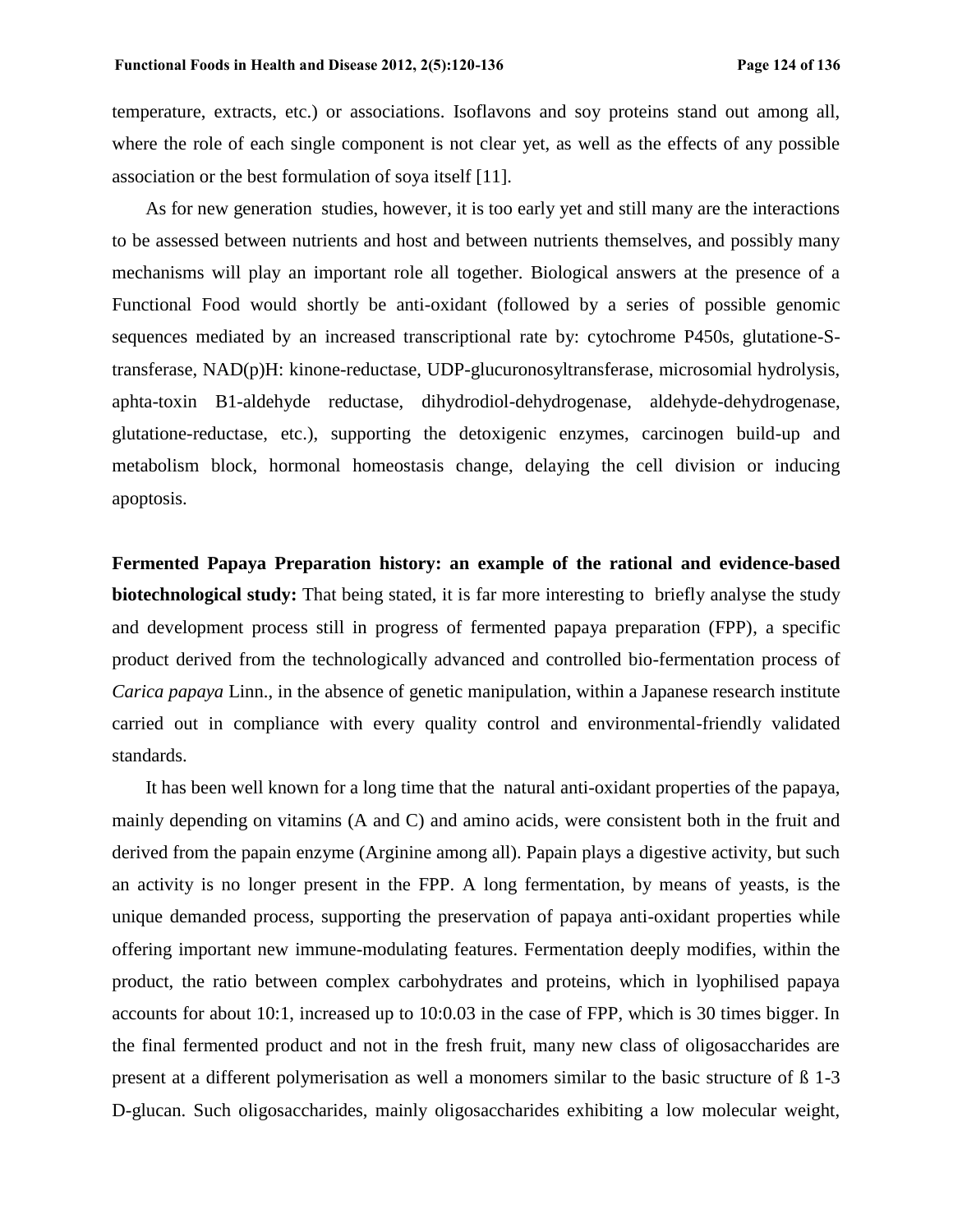exhibit a wide spectrum immune-modulating activity.

After a series of initial reports written by Japanese scientists a couple of decades ago a group of populations living in the Philippines and eating large amount of papaya on a daily basis, a research institute was set up consecrated to the study of "functional" properties of a series of specific compounds within a fruits- and vegetable-based diet. A leading attention was paid to *Carica papaya* Linn., which, collected in the Philippines, was further processed in Japan with other exotic fruits through a long fermentation process according to organic methods.

#### **Basic research: a compulsory process to follow in the development of biotechnologies:** From

the extraction of the final product, a series of experimental scientific activities and studies were carried out by the Neuroscience Department of the Molecular Biology Institute at the Okayama University in Japan, directed by Prof. Mori [12]. Such studies, carried out with sophisticated methods including Electron Spin Resonance, highlighted that such a product consisting of fermented papaya exhibited a powerful anti-oxidizing activity on in vitro cerebral cells [13] as well on the in vivo epilepsy experimental model, where the epileptogenic monoamine neutral release was consistently reduced [14]. Prof. Mori's group also proved the capacity of fermented papaya to reduce the increase of free radicals concentration as well as superoxide dismutase at the brain level in elderly rats [12] followed by the reduction of experimental ischemiareperfusion induced cerebral damage . Furthermore highlighted was the consistent in vitro resistant anti-oxidizing product capacities even when tested for one hour at high temperatures (100°C) and acid pH (1,2). What is more, such features were confirmed after a long-term storage. Such potential neuroprotective effects of FPP are currentlythe issue of a clinical study on Parkinson's disease patients by agroup led by Dr. Nordera in northern Italy which is showing some preliminary promising results, especially in rigidity symptoms. Interestingly, some still uncontrolled data from Prof. Barbagallo, chief of Geriatrics units at the University of Palermo, point toward a significant decrease of plasma oxidative stress parameter in FPP-supplemented patients with varying degrees of dementia.

Then, after thoroughly refining the product and getting its certifications by the governmental body (Table 1), two important studies were carried out with international institutes to further assess the topic of its possible effects on the immune system together with the Kyoto Pasteur Institute [15], as well as its effects on the oxidizing stress in co-operation with the Molecular Biology Department at the UCLA in Berkley directed by Prof. Packer, a widely recognised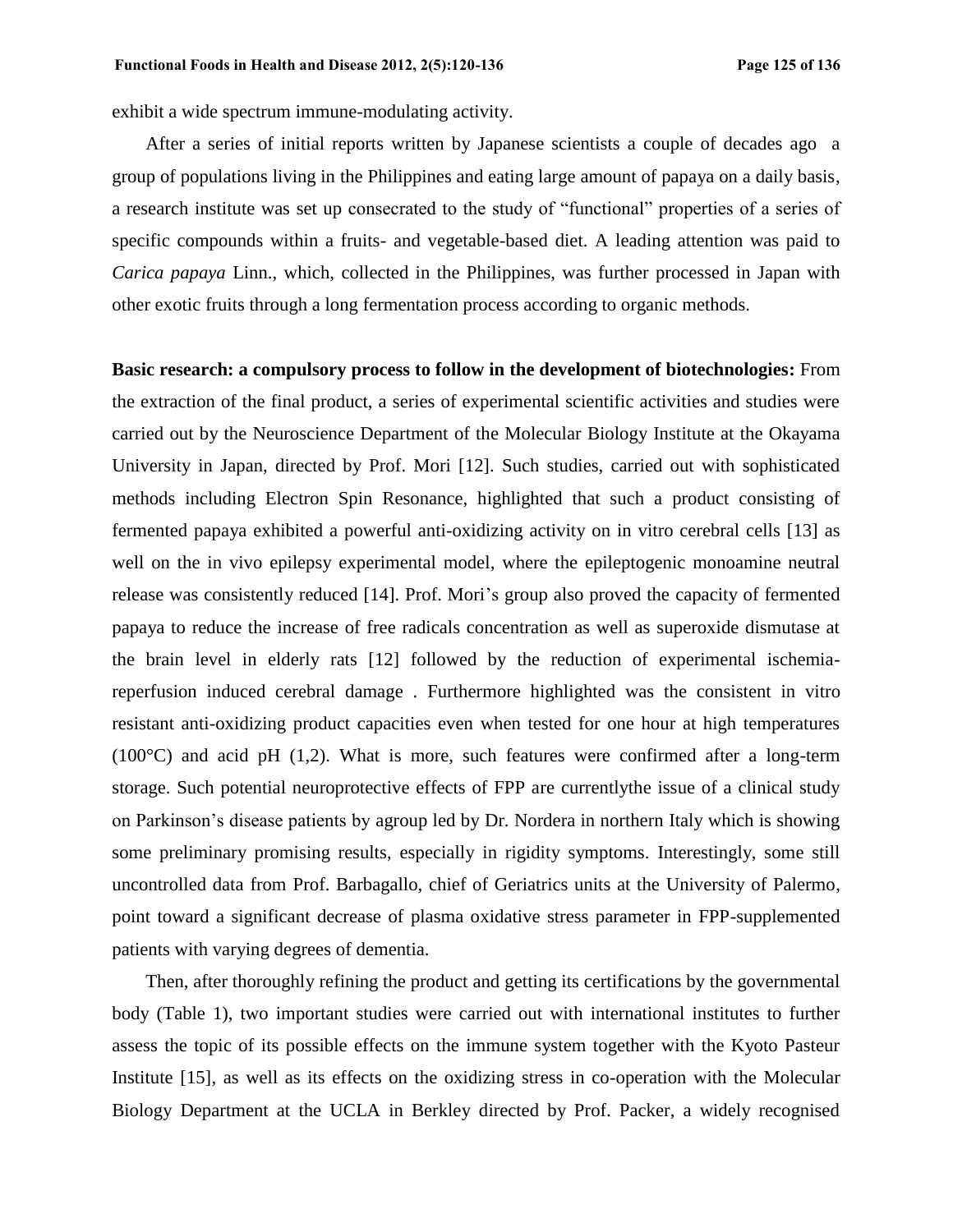authority on the subject, leading to the better assessment of its activity mechanisms [16]. Such successful studies, still in progress, lead to a series of extremely interesting *in vitro* and *ex vivo* evidences.

Carbohydrates  $\begin{array}{|c|c|c|c|c|} \hline \end{array}$  Arginine 16 mg Moist  $\begin{array}{|c|c|c|c|c|} \hline 8.9 g & \text{Lysine} & \hline \end{array}$  6 mg Proteins  $\begin{array}{|c|c|c|c|c|} \hline 0.3 g & \text{Histidine} & \text{5 mg} \end{array}$ Fats Absent Phenylalanine 11 mg Ashes  $\vert 0.1 \text{ g} \vert$  Tyrosine  $\vert 9 \text{ mg} \vert$ Fibres Absent Leucine 18 mg Vitamin B6  $\vert$  17 mcg  $\vert$  Isoleucine  $\vert$  9 mg Folic acid 2 mcg Methionine 5 mg Niacin 240 mcg Valine 13 mg Calcium  $2.5 \text{ mg}$  Glycine 11 mg Potassium 16.9 mg Proline 8 mg Magnesium | 4.6 mcg | Glutamic acid | 37 mg Copper 14 mcg Serine 11 mg  $\frac{2}{\text{2}}$  75 mcg Threonine 8 mg Aspartic acid 27 mg Tryptophan 2 mg

**Table 1.** Fermented Papaya Preparation (100 g) FPP/100g Composition. (Japan Food Res. Lab, Tokyo)

The group from the Pasteur Institute in Kyoto, starting from the evidence of a positive effect of FPP on the Natural Killer population on a sarcoma experimental model, proved its capacity on human beings to affect the γ-interferon production. Such data was further proved by studies supporting the positive activity of FPP on the macrophage function on rats [17] and human beings too. In the same time period, the working group co-ordinated by Prof. Mori proved the consistent protection effect by FPP on oxidizing stress on isolated rat hearts [18] when undergoing a severe effect such as ischemia/reperfusion in the clinical practice, the unique epiphenomenon present during myocardial stroke. Such data have been recently confirmed and gained further insights from Aruoma et al. [19] who have showed the ability of FPP to modulate oxidative DNA damage due to  $H_2O_2$  in rat pheochromocytoma (PC12) cells and protection of brain oxidative damage in hypertensive rats.

The same Mori's group lead also to important scientific results proving the connection of the immune-modulating activity of FPP to its anti-oxidising features [20, 21]. In fact on a rat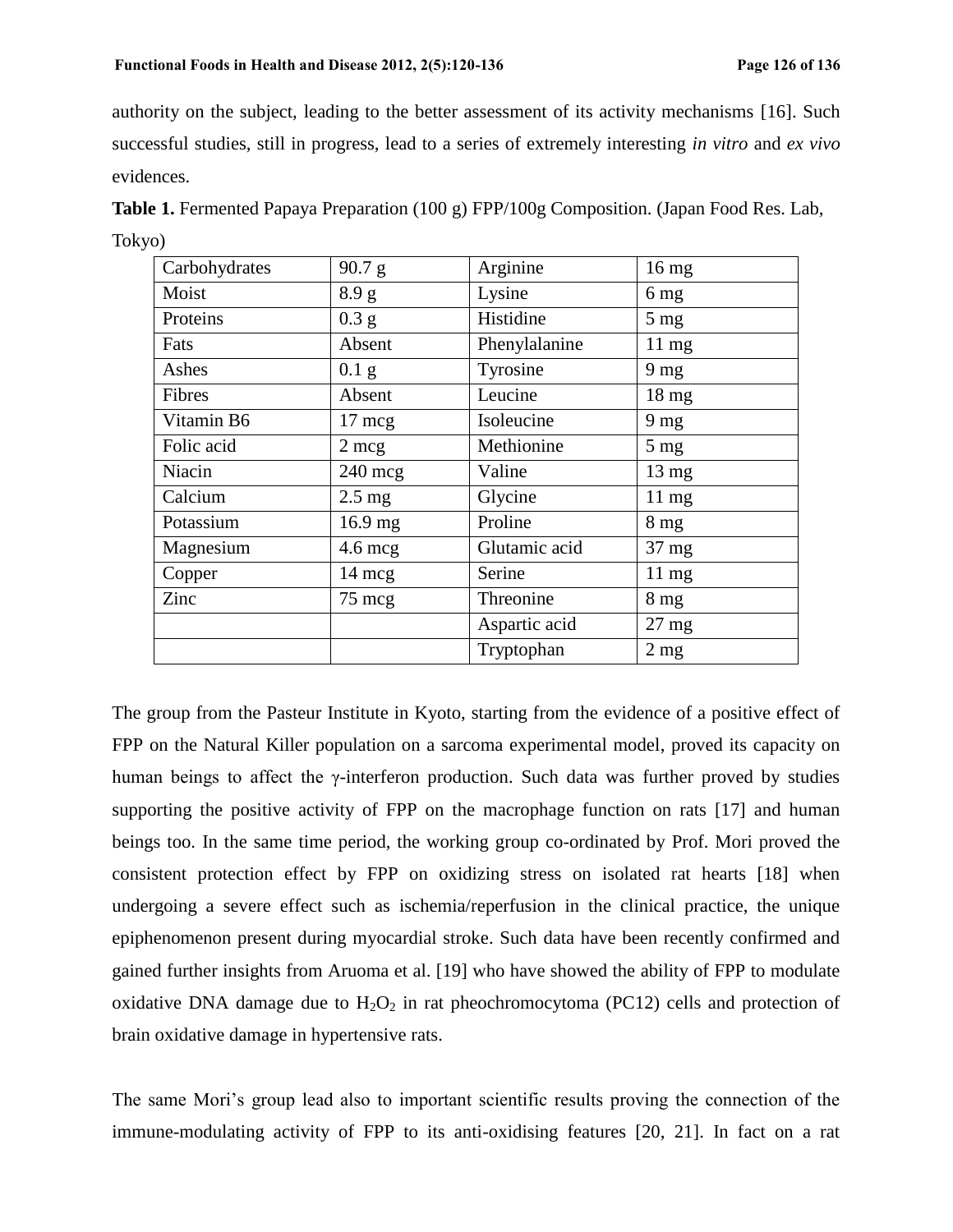macrophage line, important experimental evidence was put forward on how FPP can adjust the nitric acid production induced by interferon- $\gamma$  upward. FPP [22] would then exhibit a nutrigenomic effect able to change the messenger RNA expression both of inducible nitric acid and of TNF-α and of interleukin 1β.

Such an activity was further assessed when two different fractions were arbitrarily separated, according to their different molecular weight (cut off: MW 3.000), both confirming the previous results as well as the new important evidence of their action on the NF- $\kappa$ B binding to DNA as a clear explanation of the transcriptional increase of inducible nitric acid gene. The two different fractions however proved a series of differences in terms of macrophage stimulation and antioxidising scavenging activity. It is therefore possible to prove, for example, that a different immune-modulating activity could depend on the different (1-3)-β-D-glucan concentration, which represents the most representing portion of some peculiar yeasts, used in the FPP biofermentation process [23].

**Clinical evidences supported by research: a most demanded evolution from empirics:**  Supports offered by scientific evidences and a series of works on human beings represented the foundations to plan a series of clinical studies. In 1995 in fact, an oncological-haematological Russian study group [24] proved on young subjects undergoing radiotherapy against severe mielo- and lympho-leukaemia how the administration of FPP, as proved in the previous experimental studies by Prof. Mori, managed to significantly reduce clinical side effect (encephalopathy score: anorexia, nausea, vomiting, convulsions, dizziness) and bio-humoral effects (change of the redox state due to the erythrocyte glutathione depletion and leukocyte SOD increase, deficit of the monocyte bactericidal activity). During the same time period a group of Italian, French and Japanese scientists co-ordinated a series of studies on the alcoholic liver disease which proved how FPP allows to reduce the alcoholic oxidative stress (reduction of plasma and erythrocyte level of malonyldialdehyde as well as of plasma lipoperoxides) both during the initial phases of withdrawal, when it is possible to observe a persistence of the microsomal system activation leading to the ethanol oxidation (with a consequent maintenance of the pro-oxidative state) and during the chronic alcoholic abuse [25]. More precisely, taking into account the low clinical practice compliance in the case of withdrawal, it was proved how the administration of FPP to alcoholics led to the following effects:

1. A significant improvement of haemorheology (reduction of the whole blood viscosity,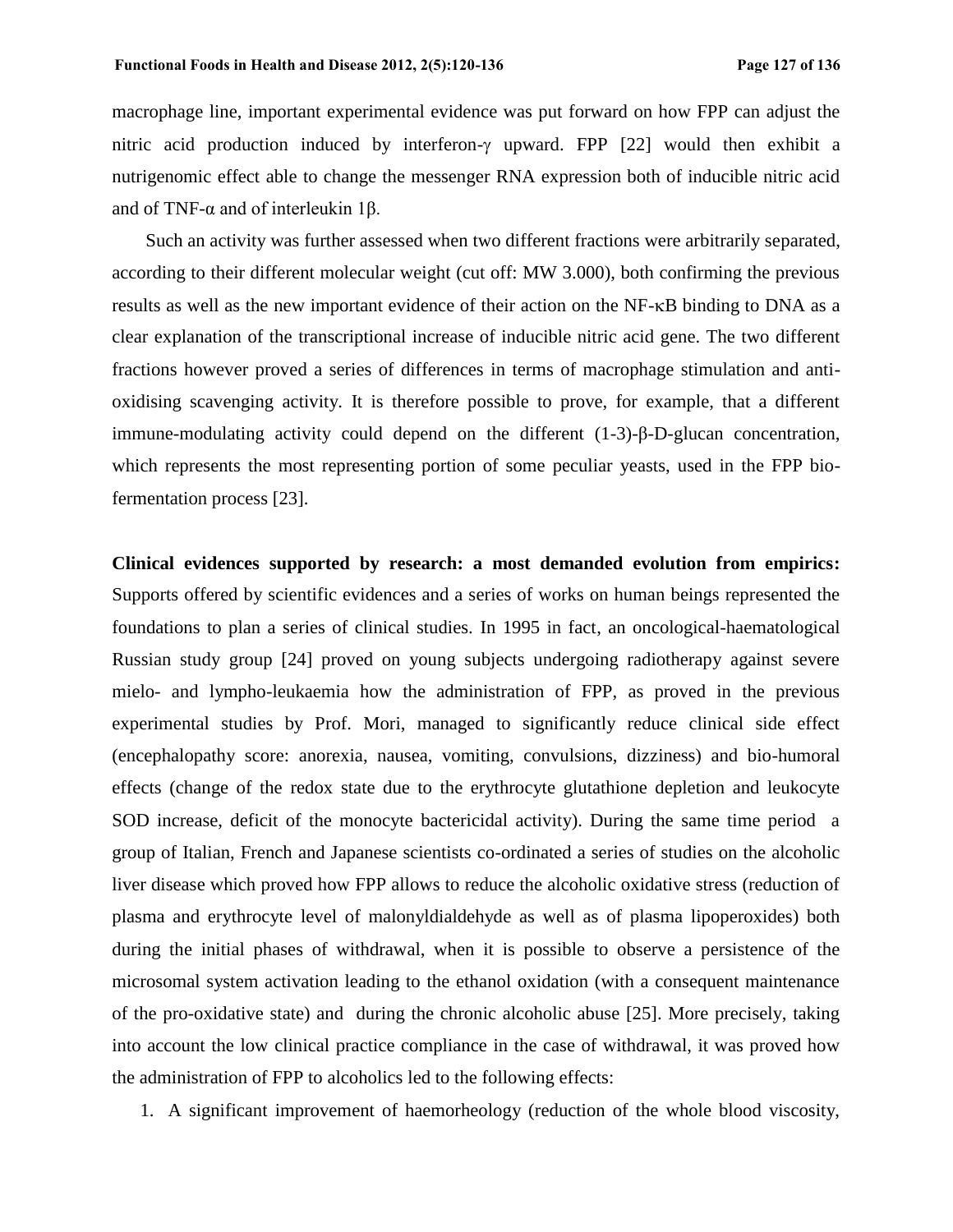recovery of the erythrocyte deformability and increase of blood filtration capacity through specific membrane). Such a consistent increase of the malondialdehyde concentration in the erythrocytes in the case of chronic alcoholics leads to, through lipoperoxidising effects, a lipid asymmetry destabilisation [26]. Part of these data has been recently confirmed in a small group of generally healthy elderly individuals [27]. In a different setting of chronic liver disease unrelated to alcohol, i.e. HCV-related, the same research group has then showed that a significant improvement of redox status was obtained by both alpha-tocopherol 900 IU/day or 9 g/day of a FPP regimens. However, only FPP significantly decreased 8-OHdG and the improvement of cytokine balance with FPP was significantly better than with vitamin E treatment. Few years later, a similar cohort of patients was further studies [28] and it was found that patients with liver cirrhosis showed a significantly time-dependent upregulated  $TNF-\alpha$ production from *ex vivo* LPS-stimulated monocyte and this effect was more pronounced in more advanced stages of the disease together with higher serum level of thioredoxin (Trx). Again, FPP showed to reach a normalization of Trx and partial but significant downregulation of TNF- $\alpha$ mRNA [29].

2. The previously mentioned haematological data proved also to be interesting for an authoritative Israeli group led by Prof. Rachmilewitz [30, 31] which has showed that in vitro treatment of blood cells from beta-thalassemic patients with FPP increased the glutathione content of red blood cells, platelets and polymorphonuclear leukocytes, and reduced their reactive oxygen species, membrane lipid peroxidation and externalization of phosphatidylserine. These effects result in (a) reduced thalassemic RBC sensitivity to hemolysis and phagocytosis by macrophages; (b) improved PMN ability to generate oxidative burst - an intracellular mechanism of bacteriolysis, and (c) reduced platelet tendency to undergo activation, as reflected by fewer platelets carrying external phosphatidylserine. Oral administration of FPP to beta-thalassemic mice (50 mg/mouse/day for 3 months) and to patients (3 g x 3 times/day for 3 months), reduced all the above mentioned parameters of oxidative stress [32]. Quite recently, this group has studied the effect of FPP on two groups of beta-thalassemic patients: beta-thalassaemia major and intermedia, (in Israel) and E-beta-thalassaemia (in Singapore). The results indicated that in both groups FPP treatment increased the content of reduced glutathione in red blood cells, and decreased their reactive oxygen species generation, membrane lipid peroxidation, and externalization of phosphatidylserine, indicating amelioration of their oxidative status. Further corroborative hints come from a concomitant case report of a beneficial administration of FPP to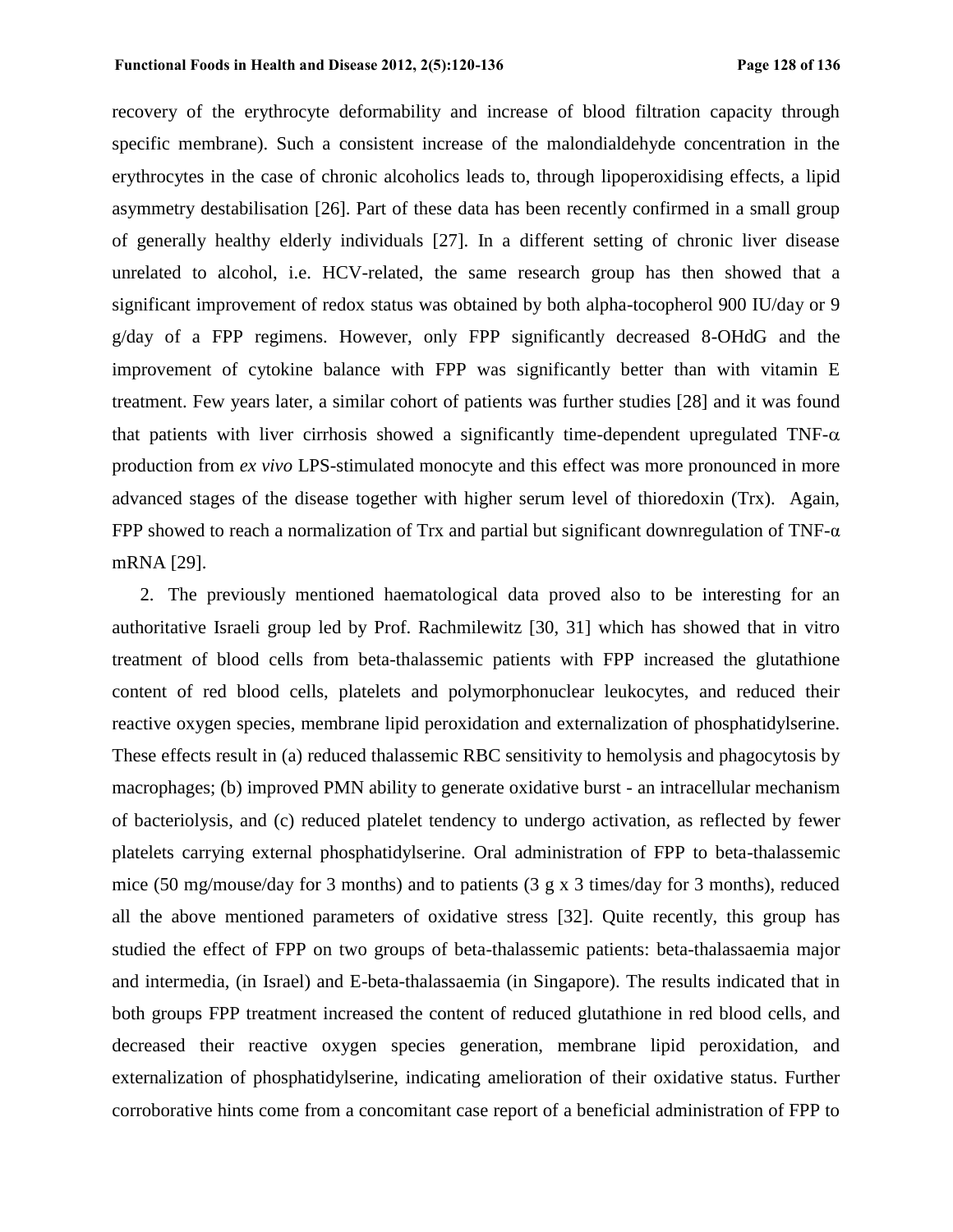a patient with paroxysmal nocturnal haemoglobinuria [33].

3. A significant recovery of the latent malabsorption of vitamin B12 due to the interference of alcohol-induced oxidising effects on the gastric mucosa at the binding site level between intrinsic factor and cyanocobalamin [34].

Such evidences on the efficacy of FPP on oxidising stress inducted by alcohol on the gastric mucosa was also based on the concomitant evidence of the significant protective effect (macro and microscopic and biochemical as well) on healthy subjects, after being administered a testdose of ethanol (40 ml 80% ethanol) [35].

According to the previous results on the antigenotoxic effect and on the DNA in vitro protection by FPP from the group of Prof. Mori [36] and more recently of Prof. Packer's group **[37]** who highlighted the iron chelating effect, a new clinical trial was carried out on the gastric pre-cancerous lesions. A group of Italian and Japanese scientists proved in fact in a controlled and randomised study carried out for a six month period on patients suffering from chronic atrophic gastritis without the presence of Helicobacter pylori that both a multivitamin antioxidant mixture and high dosage vitamin E and FPP lead to the reduction of a series of mucosa markers related to oxidative stress. However, FPP only managed to significantly reduce the two markers used as an expression of pre-mutagenic biochemical changes that is ornithine decarboxylase and 8-oxoguanine. This is one of the most frequently used biochemical markers relating to the DNA oxidative damage, as being a mutated base; it can lead to severe replication errors and anaplastic transformation [38].

At the same time of the first clinical trials by the Kyoto Pasteur group on the immunomodulating FPP effects and related reports (increase of the CD8+ and QOL score), on the positive beneficial effect which HIV-affected patients could benefit from [39], a series of studies were started by Prof. M. Weksler of the Cornell University in the USA [40] and Prof. L. Montagnier, former director of the virology laboratory of the Pasteur Institute in Paris and present chairman of the World AIDS Research and Prevention Foundation. In a preliminary study, which will be further enlarged, it was proved that FPP administration for 3 weeks before anti-flu vaccination in 10 hospitalised elderly patients consistently improved their specific antibody response in comparison with a control group which was only administered the vaccine. What is more, Prof. Montagnier's group [41] carried out a study on the administration of FPP to poor immunological-responder HIV-positive patients and data from the open preliminary research proved how such a compound, when associated to the anti-retroviral treatment, could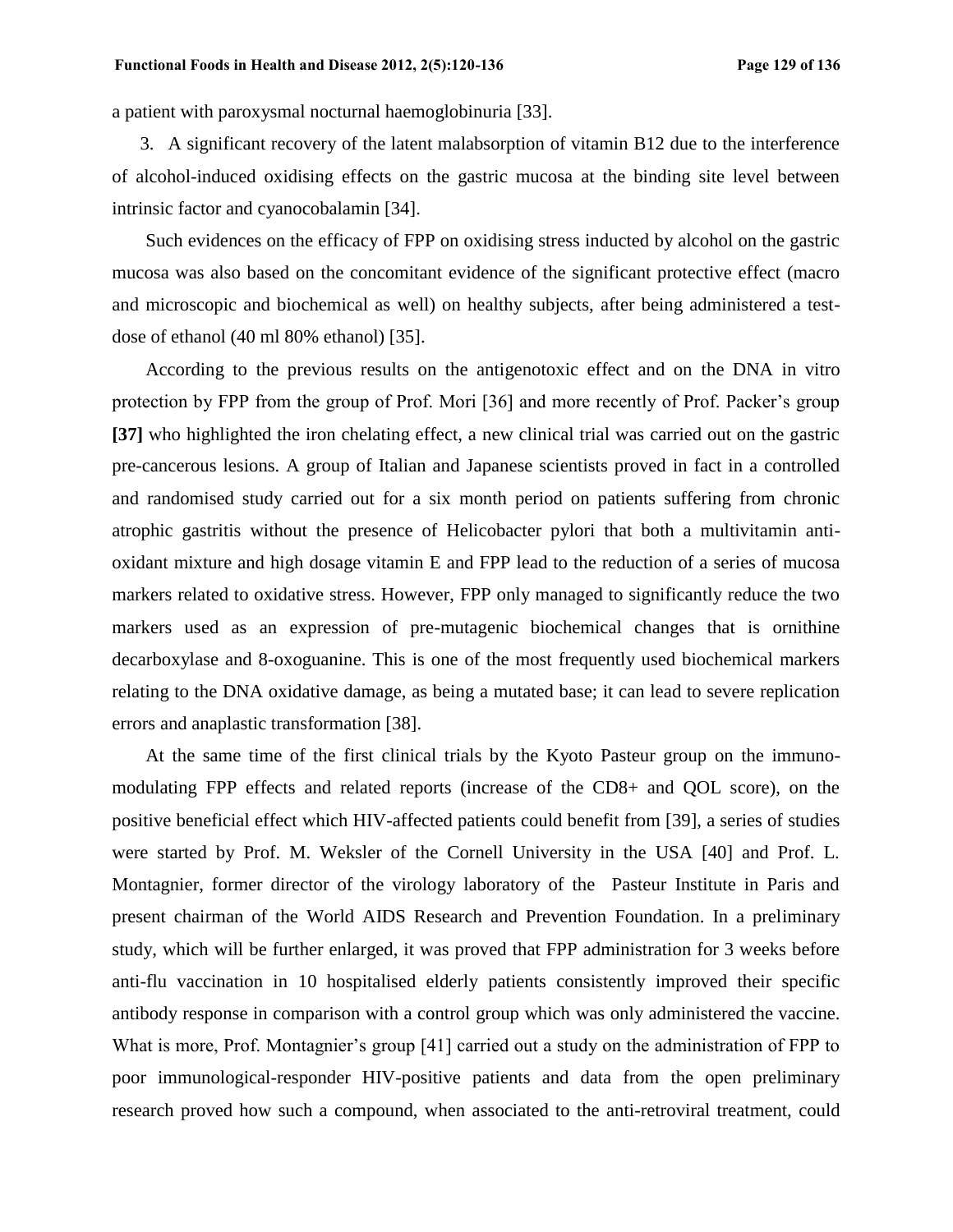significantly improve the CD4+ concentration as well as hemoglobinemia, weight increase and cenesthesia. Such immune-modulating effects of FPP are now under consideration in a clinical research project aimed to ascertain its potential properties in reducing the upper respiratory tract infections in overall population and, namely, in elderly subjects [42].

Taking into account the overall previously mentioned data, one can also suggest that either the antioxidant effect of FPP and its beneficial microrrheological and macrophage activityenhancing properties must have played a role in the successful study of the Comprehensive Wound Center, Department of Surgery from Ohio State University Medical Center, USA. Indeed, Drs Collard and Roy studied [43] the effects of FPP on wound healing in adult obese diabetic (db/db) mice and found that FPP supplementation improved respiratory-burst function as well as inducible NO production together with a higher abundance of CD68 as well as CD31 at the wound site, suggesting effective recruitment of monocytes and an improved proangiogenic response. The same research group has very recently provided first evidence that compromised respiratory burst performance of diabetic polymorphonuclear cells may be corrected by a nutritional supplement FPP via a Sp-1 dependant pathway [44]. Interestingly, the authors also noted that FPP blunted the gain in blood glucose and this somehow parallels the intriguing clinical findings of the Italian researcher Danese [45] who, by administering 3 grams of FPP daily, during lunch, for two months to 25 patients affected by type-2 diabetes mellitus under treatment with glybenclamide and to 25 controls, noticed a significant decrease in plasma sugar levels in both groups. This data needs further confirmation in a larger study but it may open new avenues to integrated medical approach.

The importance of promoting a diet rich in organically-grown vegetables, which if correctly enforced, offers the availability of micro-nutrients and anti-oxidants which are sufficient to comply with the body requirement in the case of normal health conditions and in the absence of important psychical and physical burdens is commonly understood. What simply depended on common sense, was underlined long ago by an authoritative international no-profit institute which stressed how a healthy diet should not be replaced by a non-controlled diet rich in supplements or food-like compounds as vitamins, extracts or lyophilised products, mainly when the variability of such products in each single batch is uncontrolled or even worse, when no certified titration was carried out [46]. However, the absence of specific and referenced studies on each single nutraceutical attempt can not be counterbalanced by general data from literature [47, 48].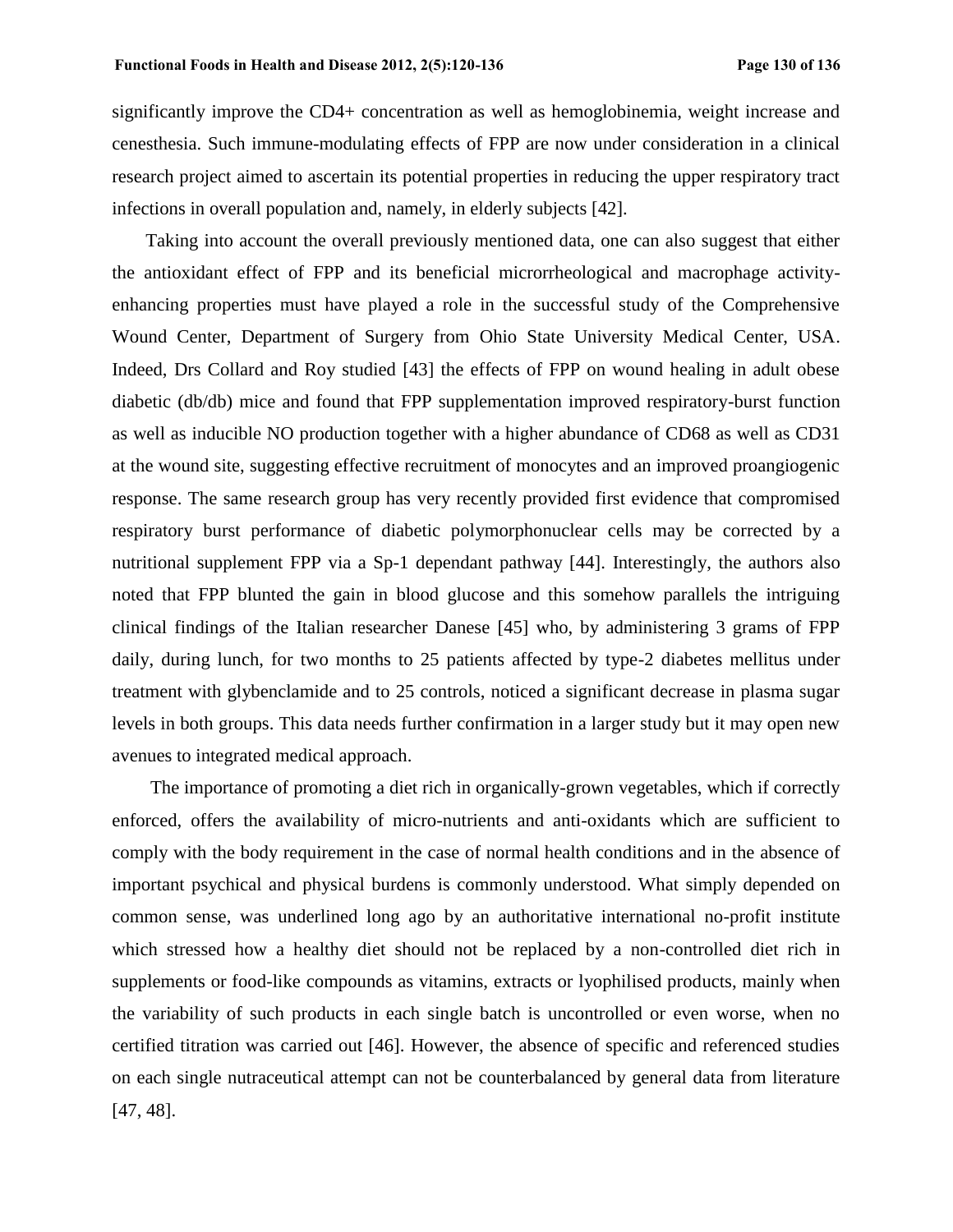Legislations and standards are still open about fortified foods supplemented by specific nutrients which deserve a discussion on their own. As previously underlined by Prof. Packer during an international congress [49], we are in front of a consistent evolution of anti-oxidants implying the study on how some of them from a simple scavenger function are instead able to interact in a complex way with the redox balance and immune-modulating network through a genomic adjustment.

In particular, a polymorphism-profile designed placebo-controlled study [50] carried out in 54 elderly patients without major invalidating diseases have shown that only the GSTM1 (-) subgroup was the one that, under FPP treatment, increased lymphocyte 8-OHdG. Such preliminary data show that FPP is an advisable nutraceutical for improving antioxidant defences even without any overt antioxidant-deficiency state while helping explain some inconsistent results of prior interventional studies. A further study [51] showed that in a similar cohort of patients, there may occur a proinflammatory profile playing also as a downregulating factor for inducible Hsp70, particularly if Interleukin-6 promoter -174 G/C-negative while FPP supplementation at the dosage of 9g/day sublingually (a preferable route) proved to normalize such phenomena. The understanding of the complex intracellular/epigenomic mechanisms of FPP still needs further investigations and posttranscriptional/translation protein modifications also occur and need to be unfolded as Prof. Migliore from Pisa University is addressing her research studies [30]. Nonetheless, a very recent small pilot study showing FPP-induced upregulation of gene expression of leukocyte GPx, SOD, catalase and hOGG1 **[52]** seems to suggest that a transcriptomic modification of key redox and DNA repair genes may offer further insights when attempting to interrelate "nutragenomics" to clinical phenomena.

### **Conclusion:**

FPP certainly represents a Functional Food highly compliant with the novel features of the new nutrigenomic-driven action plan strategy aimed to disease risk reduction and successful integration within specific pharmacological treatments.

# **Competing interests:** No competing interests.

**Authors' Contributions:** Authors contributed equally to this work.

### **References:**

1. Swinbanks D, O'Brien J: Japan explores the boundary between food and medicine.Nature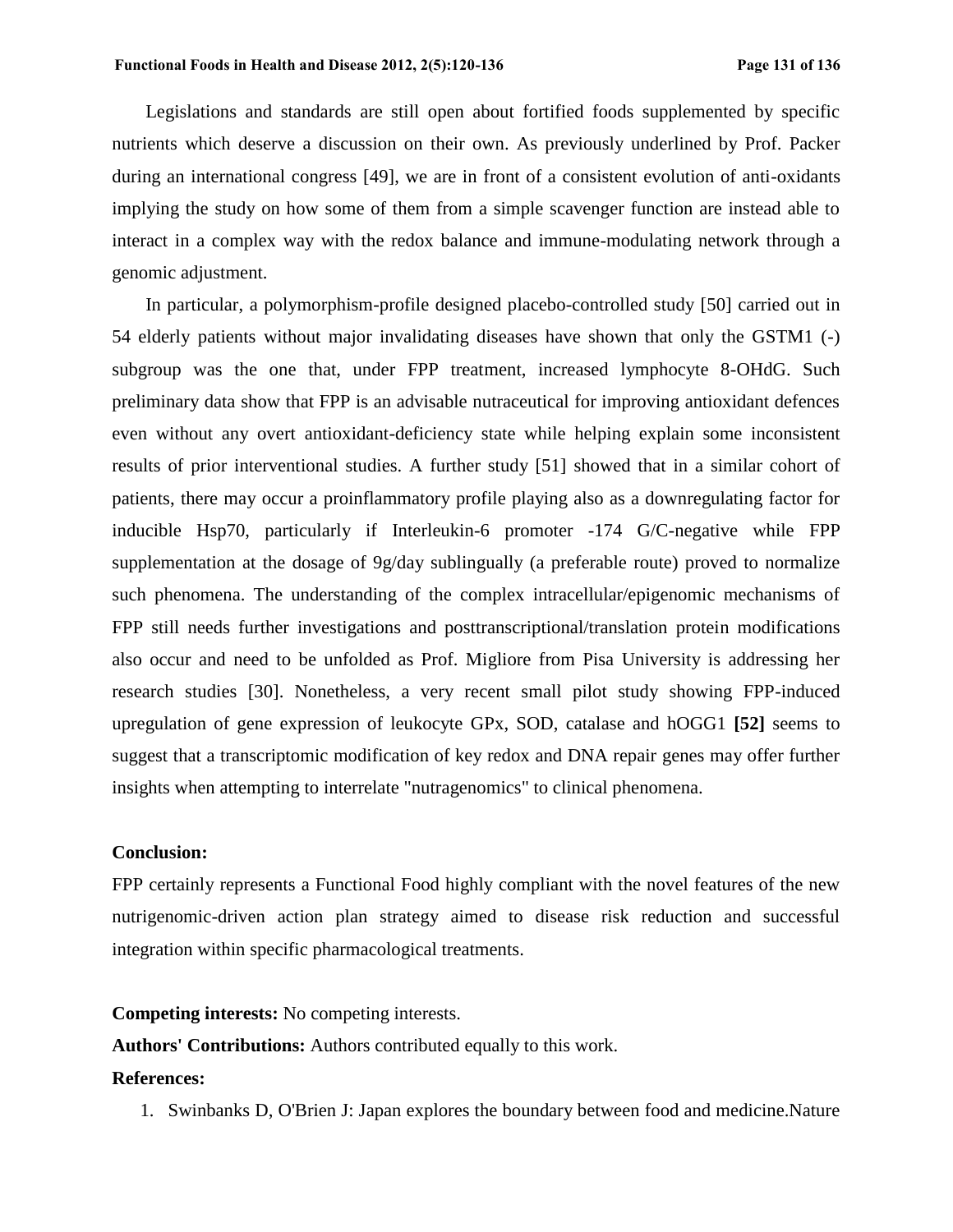1993; 364 (6434):180.

- 2. Verschuren PM: Functional Foods Scientific and Global Perspectives. Intl. Life Science Institute symposium, Paris, France 2002.
- 3. European Commission's Concerted Action on Functional Food Science in Europe-FUFOSE. EU Novel Food Regulation, European Commission 1997.
- 4. Milner JS: Moving beyond observational studies, in Functional foods and Health: a US perspective. Br J Nutrition 2002; 88 (Suppl 2):151-158.
- 5. Jackson AA: Nutrients, growth, and the development of programmed metabolic function. Adv Exp Med Biol 2000;478:41-55.
- 6. Martyrosian D, Pasinetti G, Marotta F: Bioactive Compounds and Functional Foods in Health and Disease, 2012; 10:21.
- 7. Roberfroid MB: Global view on functional foods: European perspectives. Br J Nutrition 2002; 88 :133-138.
- 8. Venter JC and Cooperative Group: The sequence of the human genome. Science 2001; 292(5523):1838
- 9. DellaPenna D: Nutritional genomics: manipulating plant micronutrients to improve human health.Science 1999; 285:375-379.
- 10. Moore GE: Biochemical and cellular mechanisms of aging and degenerative disease: excessive, poor-quality caloric intake may deplete essential nutrients and interfere with cellular processes to produce degenerative damage. Med Hypothesis.2008; 70:768-775.
- 11. Crouse JR, Morgan T, Terry JG, Ellis J, Vitolins M, Burke GL: A randomized trial comparing the effect of casein with that of soy protein containing varying amounts of isoflavones on plasma concentrations of lipids and lipoproteins. Arch Intern Med 1999 ;159:2070-2076.
- 12. Santiago LA, Osato JA, Hiramatsu M, Edamatsu R, Mori A: Free radical scavenging action of fermented papaya preparation and its by-product. Free Rad Biol Med 1991; 11:379-383
- 13. Santiago LA, Osato JA, Liu J, Mori A: Age-related increases in superoxide dismutase activity and thiobarbituric acid-reactive substances: effect of fermented papaya preparation in aged rat brain. Neurochem Res 1993; 18:717-717.
- 14. Santiago LA, Osato JA, Ogawa N, Mori A: Antioxidant protection of fermented papaya preparation in cerebral ischaemia-reperfusion injury in the gerbil. NeuroReport 1993;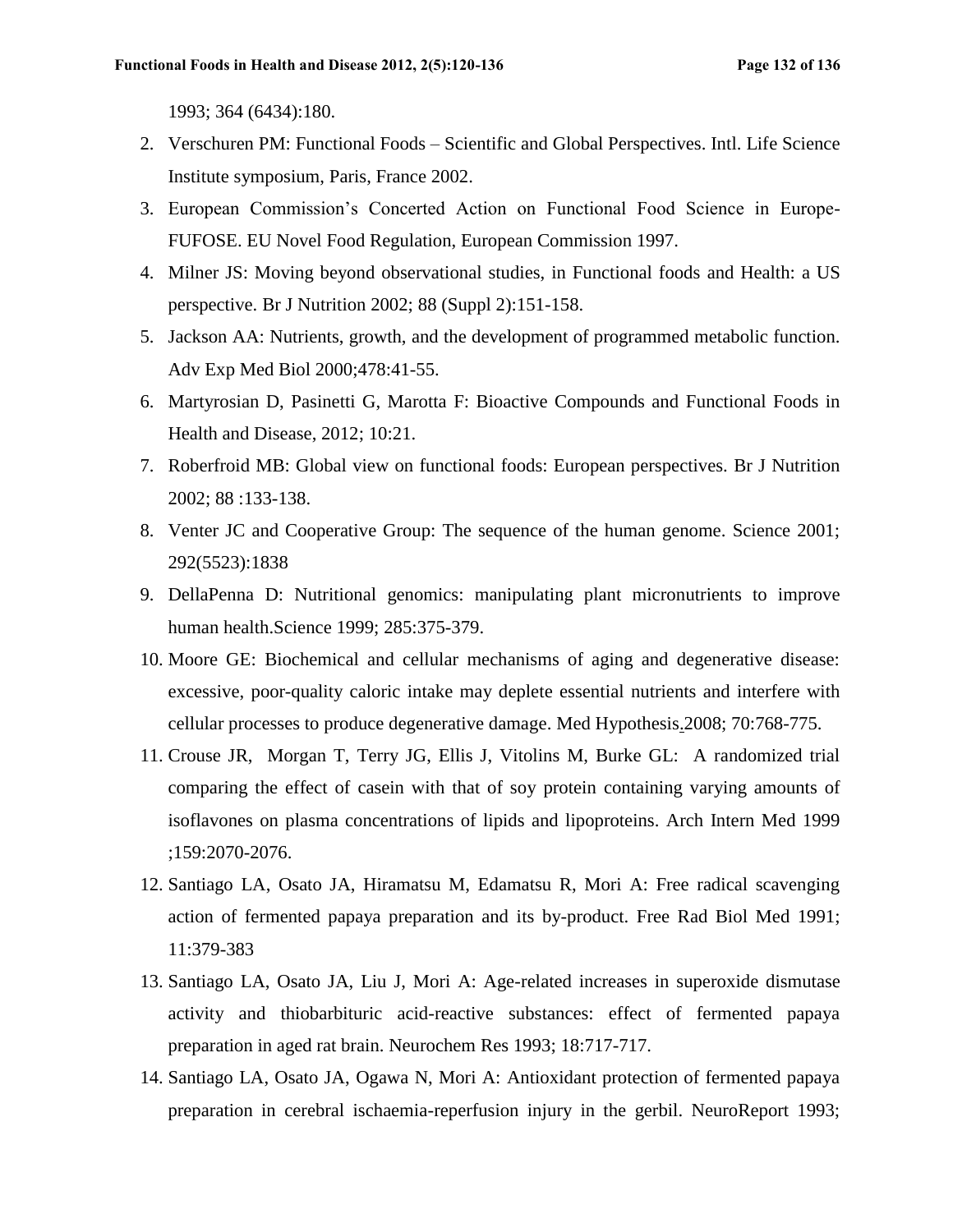4:1031-1034.

- 15. Kishida T: Effect of fermented papaya preparation on interferons producing ability in human beings. J Interferon Res 1994; 14:179.
- 16. Rimbach G, Park YC, Guo Q, Moini H, Qureshi N, Saliou C, Takayama K, Virgili F, Packer L: Nitric oxide synthesis and TNF-alpha secretion in RAW 264.7 macrophages: mode of action of a fermented papaya preparation. Life Sci 2000; 67:679-694.
- 17. Marcocci L, D'Anna R, Yan LJ, Haramaki N, Packer L: Efficacy of fermented papaya preparation supplementation against peroxyl radical-induced oxidative damage in rat organ homogenates. Biochem Mol Biol Int 1996; 38:535-541.
- 18. Haramaki N, Marcocci L, D'Anna R, Yan LJ, Kobuchi H, Packer L: Femented papaya preparation supplementation: effect on oxidative stress to isolated rat hearts. Biochem Mol Biol Int 1995; 36:1263-1269.
- 19. Aruoma OI, Colognato R, Fontana I, Gartlon J, Migliore L, Koike K, Coecke S, Lamy E, Mersch-Sundermann V, Laurenza I, Benzi L, Yoshino F, Kobayashi K, Lee MC: Molecular effects of fermented papaya preparation on oxidative damage, MAP Kinase activation and modulation of the benzo[a]pyrene mediated genotoxicity. Biofactors. 2006; 26:147-159.
- 20. Osato JA *et* al.: Fermented papaya preparation as a modulator of phagocytes and a free radical production by murine inflamed neutrophils and macrophages. Phys Chem Biol Med 1995; 2:87-95.
- 21. Osato JA, Korkina LG, Santiago LA, Afanas'ev IB: Effects of fermented papaya preparation on free radical production by human blood neutrophils, erythrocytes, and rat peritoneal macrophages. Nutrition 1995; 11:568-572.
- 22. Kobuchi H, Packer L: Femented papaya preparation modulates interferon-gammainduced nitric oxide production in the mouse macrophage cell line RAW 264.7. Biochem Mol Biol Int 1997; 43:141-152.
- 23. Shinohara M: Effect of fermented papaya preparation on macrophage chemiotaxis in spontaneous gingivitis in rats. Canad J Physiol Pharmacol 1994; 72:1-5.
- 24. Korkina LG, Osato JA, Chivilyeva I, Samochatova E, Cheremisina Z, Afanas'ev I: Radioprotective and antioxidant effects of zinc aspartate and bio-normalizer in children with acute myelo- and lympholeukemias. Nutrition 1995; 11:555-558.
- 25. Marotta F, Reizakovic I, Tajiri H, Safran P, Ideo G: Abstinence-induced oxidative stress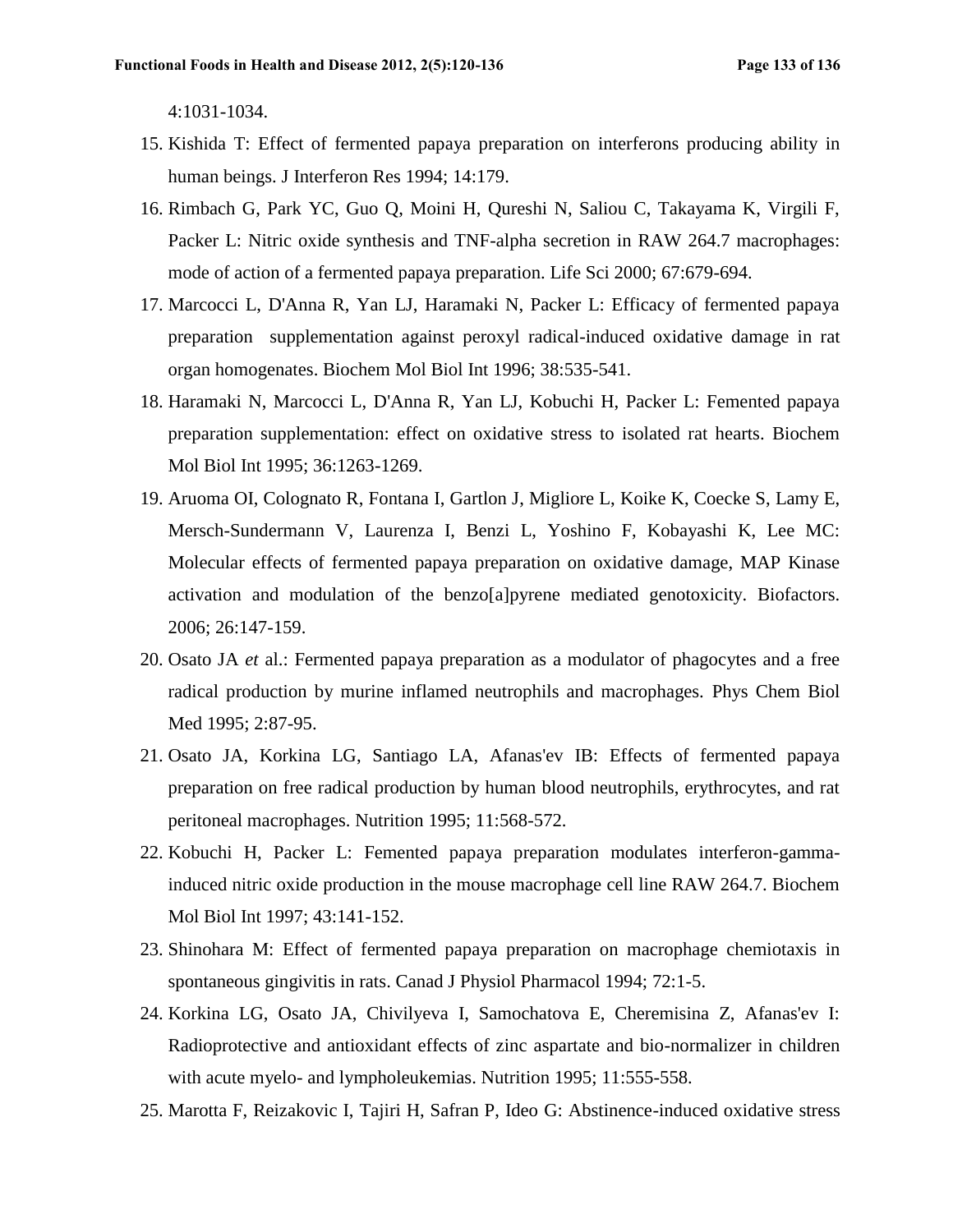in moderate drinkers is improved by fermented papaya preparation. HepatoGastroenterol. 1997; 44:1360-1366.

- 26. Marotta F, Safran P, Tajiri H, Princess G, Anzulovic H, Idéo GM, Rouge A, Seal MG, Idéo G: Improvement of hemorheological abnormalities in alcoholics by an oral antioxidant. Hepato-Gastroenterology 2001; 48: 511-517.
- 27. Marotta F Pavasuthipaisit K, Yoshida C, Albergati F, Marandola P: Relationship between aging and susceptibility of erythrocytes to oxidative damage: in view of nutraceutical interventions. Rejuvenation Res. 2006; 9:227-230.
- 28. Marotta F Yoshida C, Barreto R, Naito Y, Packer L: Oxidative-inflammatory damage in cirrhosis: effect of vitamin E and a fermented papaya preparation. J Gastroenterol Hepatol. 2007; 22:697-703.
- 29. Marotta F, Chui DH, Jain S, Polimeni A, Koike K, Zhou L, Lorenzetti A, Shimizu H, Yang H: Effect of a fermented nutraceutical on thioredoxin level and TNF- $\alpha$  signalling in cirrhotic patients. J Biol Regul Hom Agents 2011; 25:37-45.
- 30. Rachmilewitz E: ORI Report, UNESCO: Personal Communication. Paris, France, 2002.
- 31. Amer J, Goldfarb A, Rachmilewitz EA, Fibach E: Fermented papaya preparation as redox regulator in blood cells of beta-thalassemic mice and patients. Phytother Res. 2008; 22: 820-828.
- 32. Fibach E, Tan ES, Jamuar S, Ng I, Amer J, Rachmilewitz EA: Amelioration of oxidative stress in red blood cells from patients with beta-thalassemia major and intermedia and Ebeta-thalassemia following administration of a fermented papaya preparation. Phytother Res. 2010; 24:1334-1338.
- 33. Ghoti H, Rosenbaum H, Fibach E, Rachmilewitz EA: Decreased hemolysis following administration of antioxidant-fermented papaya preparation (FPP) to a patient with PNH. Ann Hematol. 2010; 89:429-430.
- 34. Marotta F, Tajiri H, Barreto R, Brasca P, Idéo GM, Mondazzi L, Safran P, Bobadilla J, Idéo G: Cyanocobalamin absorption abnormality in alcoholics is improved by oral supplementation with a fermented papaya-derived antioxidant. Hepato-Gastroenterology 2000; 47: 1189-1194.
- 35. Marotta F, Tajiri H, Safran P, Fesce E, Ideo G: Ethanol-related gastric mucosal damage: evidence of a free radical-mediated mechanism and beneficial effect of oral supplementation with fermented papaya preparation, a novel natural antioxidant.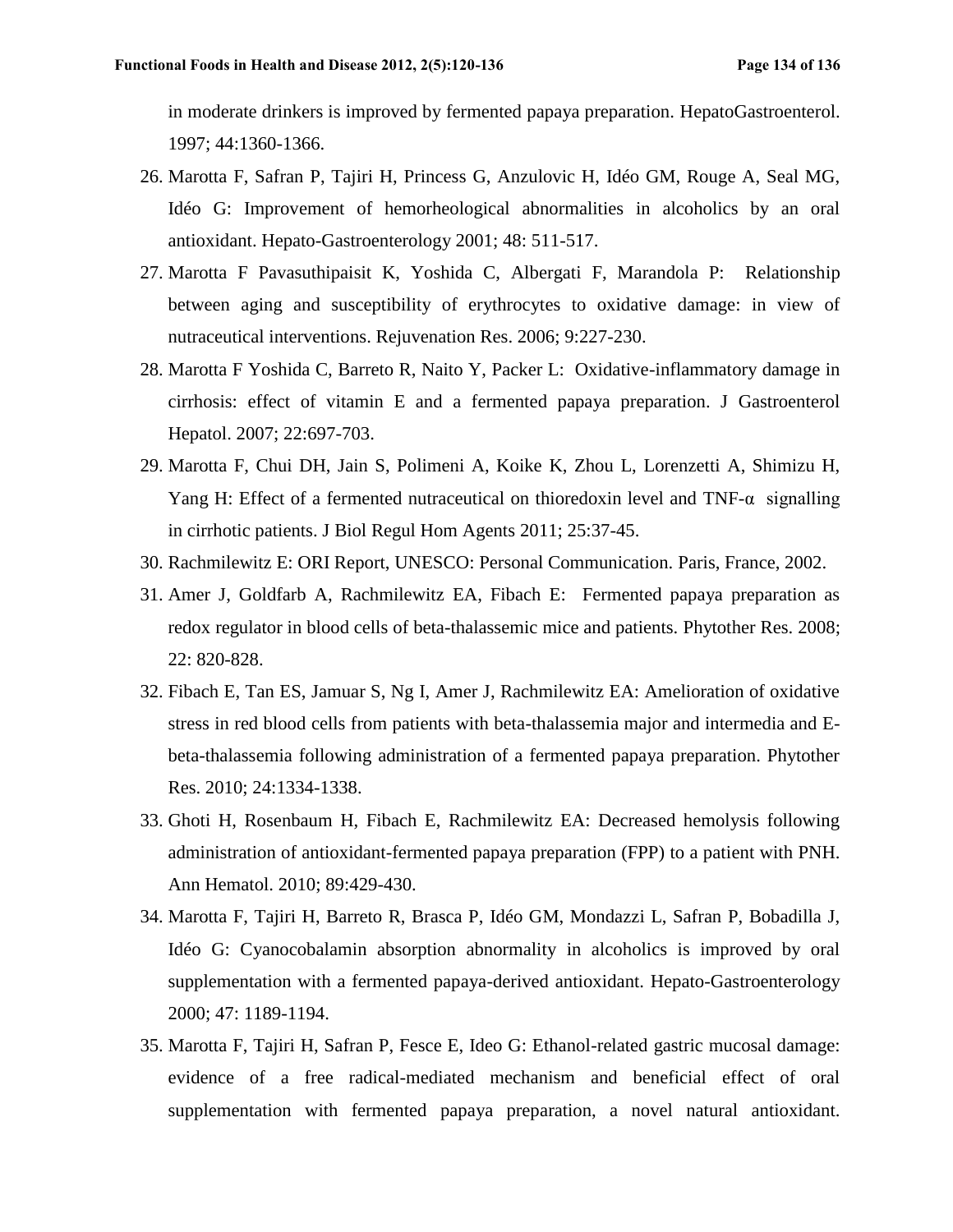Digestion 1999; 60: 538-543.

- 36. DeCastro-Bernas G: Antigenotoxic potential of bio-catalyzer ap no. 11 (bio-normalizer against somatic cell genotoxic agents**)** Med Sci Res 1993; 21:107-108.
- 37. Rimbach G, Guo Q, Akiyama T, Matsugo S, Moini H, Virgili F, Packer L: Ferric nitrilotriacetate induced DNA and protein damage: inhibitory effect of a fermented papaya preparation.Anticancer Res 2000; 20:2907-2914.
- 38. Marotta F, Barreto R, Tajiri H, Bertuccelli J, Safran P, Yoshida C, Fesce E: The aging/precancerous gastric mucosa: a pilot nutraceutical trial. Annals of N Y Acad Sci, 2004; 1019:195-199.
- 39. Mimaya J: Life Living Guidance-Ministry of Health, Japan, 1998.
- 40. Weksler M: Personal Communication, The Press Club, Paris, France, 2002.
- 41. Chenal H, Montagnier L: Personal Communication at meeting From Genomics to Nature, University of Tor Vergata, Rome, 2003.
- 42. Marotta F, Naito Y, Jain S, Lorenzetti A, Soresi V, Carrera Bastos P, Tomella C, Yadav H: Effect of a fermented nutraceutical on acute respiratory symptoms. scientific rationale from an *ex-vivo* and *in-vivo* placebo-controlled, cross-over clinical study. J Biol Regul Hom Agents, 2012 (in press).
- 43. Collard E, Roy S: Improved function of diabetic wound-site macrophages and accelerated wound closure in response to oral supplementation of a fermented papaya preparation. Antioxid Redox Signal. 2010;13:599-606.
- 44. Dickerson R, Deshpande B, Gnyawali U, Lynch D, Gordillo G, Schuster D, Osei K, Roy S: Correction of aberrant NADPH oxidase activity in blood derived mononuclear cells from type II diabetes mellitus patients by a naturally fermented papaya preparation. Antioxid Redox Signal. 2012 Feb 27. [Epub ahead of print]
- 45. Danese C. Esposito D, D'Alfonso V, Cirene M, Ambrosino M, Colotto M: Plasma glucose level decreases as collateral effect of fermented papaya preparation use. Clin Ter.. 2006;157:195-198.
- 46. Antioxidant Task Force. "Antioxidant: Scientific Basis, Regulatory Aspects and Industry Perspectives", -Intl. Life Science Institute symposium, Bruxelles, Belgium, 1996.
- 47. Ghosh S, Playford RJ: Bioactive natural compounds for the treatment of gastrointestinal disorders**.** Commercial Validity of Claims for Biological Activity and Regulatory Issues, Clin Sci 2003; 104:547-556.